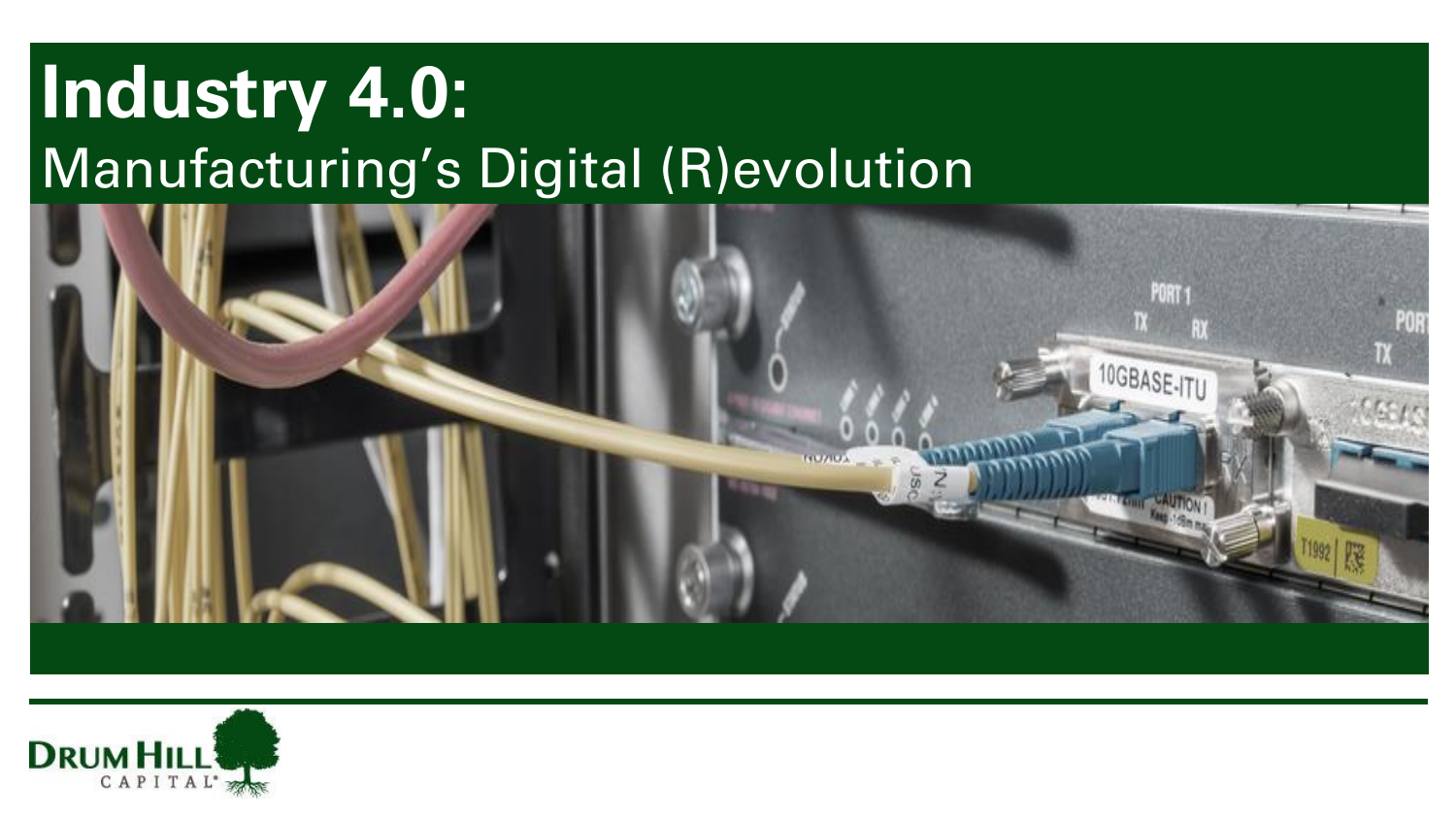#### **Important Information**

Past performance cannot assure any level of future results. Any investment is subject to a variety of risks and there can be no assurance that the investment objective of any account, whether managed using our Focused European Value Strategy or otherwise, will be met or that an account will not incur losses.

This presentation is provided for informational purposes only, is not complete and does not contain certain material information regarding Drum Hill Capital, LLC ("Drum Hill Capital"), our Managed Account Services or our Focused European Value Strategy. Information presented herein, including with respect to markets, market indices, performance characteristics of various investment strategies and individual companies and their securities, was compiled from sources that Drum Hill Capital believes to be reliable, however, Drum Hill Capital does not guarantee the accuracy or completeness of such data.

This document does not constitute an offer of investment advisory services by Drum Hill Capital and is not intended to provide specific investment advice or recommendations to any particular recipient. The recommendations made herein do not take into account the particular investment objective or financial or other circumstances of any individual investor. Neither the recommendations made herein, nor the graphs, charts and formulae presented herein, can, by themselves, guide any investor as to what securities should be bought or sold or when to buy or sell them. Investors should review thoroughly with their individual financial, tax and other advisers this document and Drum Hill Capital's Form ADV before making a determination to establish an account with Drum Hill Capital.

This document is provided to you on a confidential basis and is intended solely for the information of the person to whom it has been delivered. Accordingly, this document may not be reproduced in whole or in part, and may not be delivered to any other person without prior written consent of Drum Hill Capital.

The Information Herein is not Complete; Investors are Advised to Review Drum Hill Capital's Form ADV for Important Information and Disclosures. The information contained herein is provided for informational purposes only and does not take into account the particular the investment objective or financial or other circumstances of any individual investor. This document does not constitute an offer of investment advisory services by Drum Hill Capital nor does it constitute an offering of interests of any investment fund or other investment. Investors should review thoroughly Drum Hill Capital's Form ADV, particularly Part 2, before making a determination to establish an account with Drum Hill Capital. A copy of Drum Hill Capital's Form ADV Part 2 is available on request by calling (203) 349-8182 or email at [info@drumhill.com](mailto:info@drumhill.com). Drum Hill Capital's Form ADV may also be accessed online [here](https://adviserinfo.sec.gov/firm/brochure/123359).

Copyright © 2020 Drum Hill Capital, LLC. All rights reserved.



Note: Select icons in this presentation are by [icons8.](http://www.icons8.com/)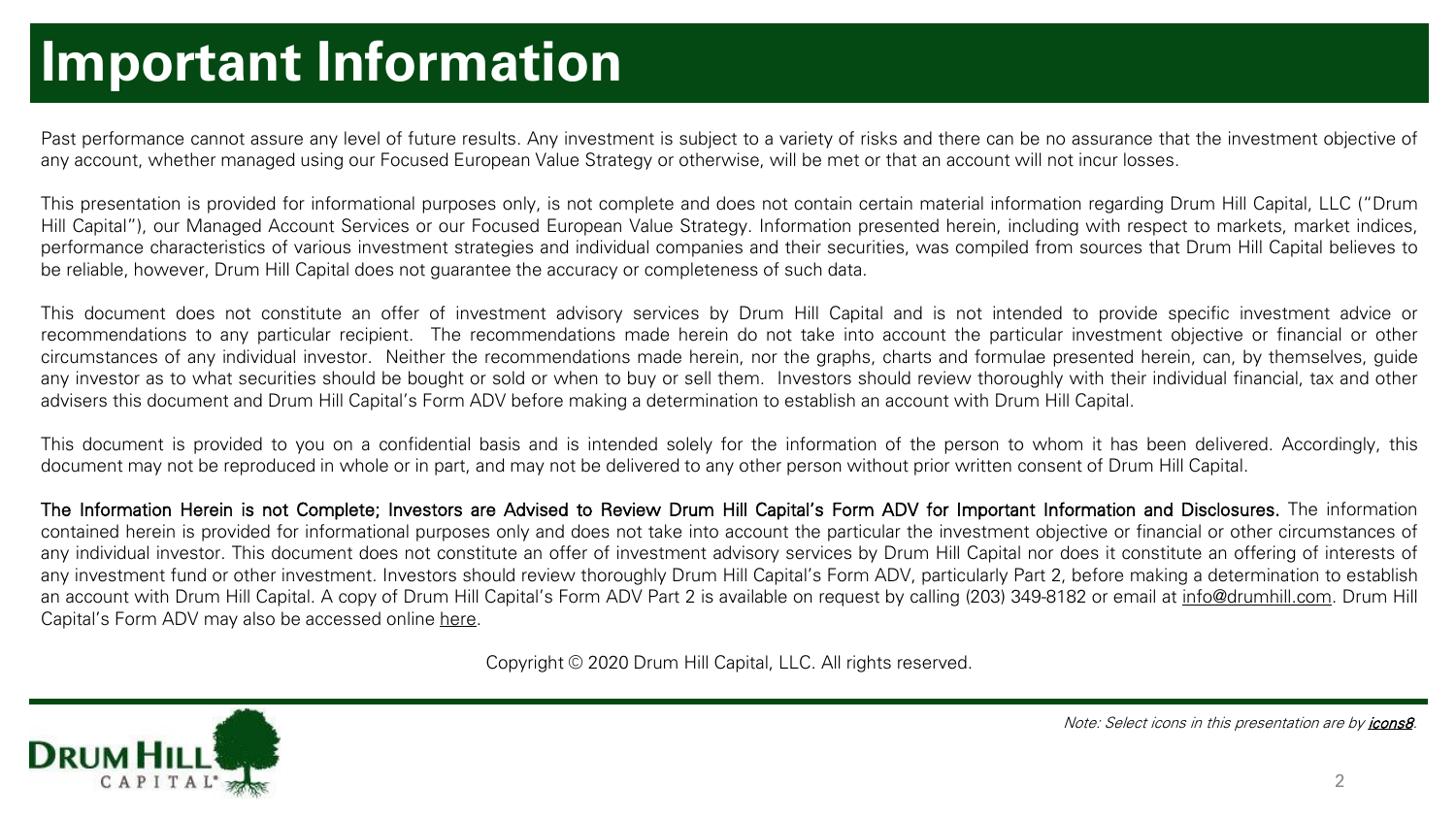## **What is Industry 4.0?**



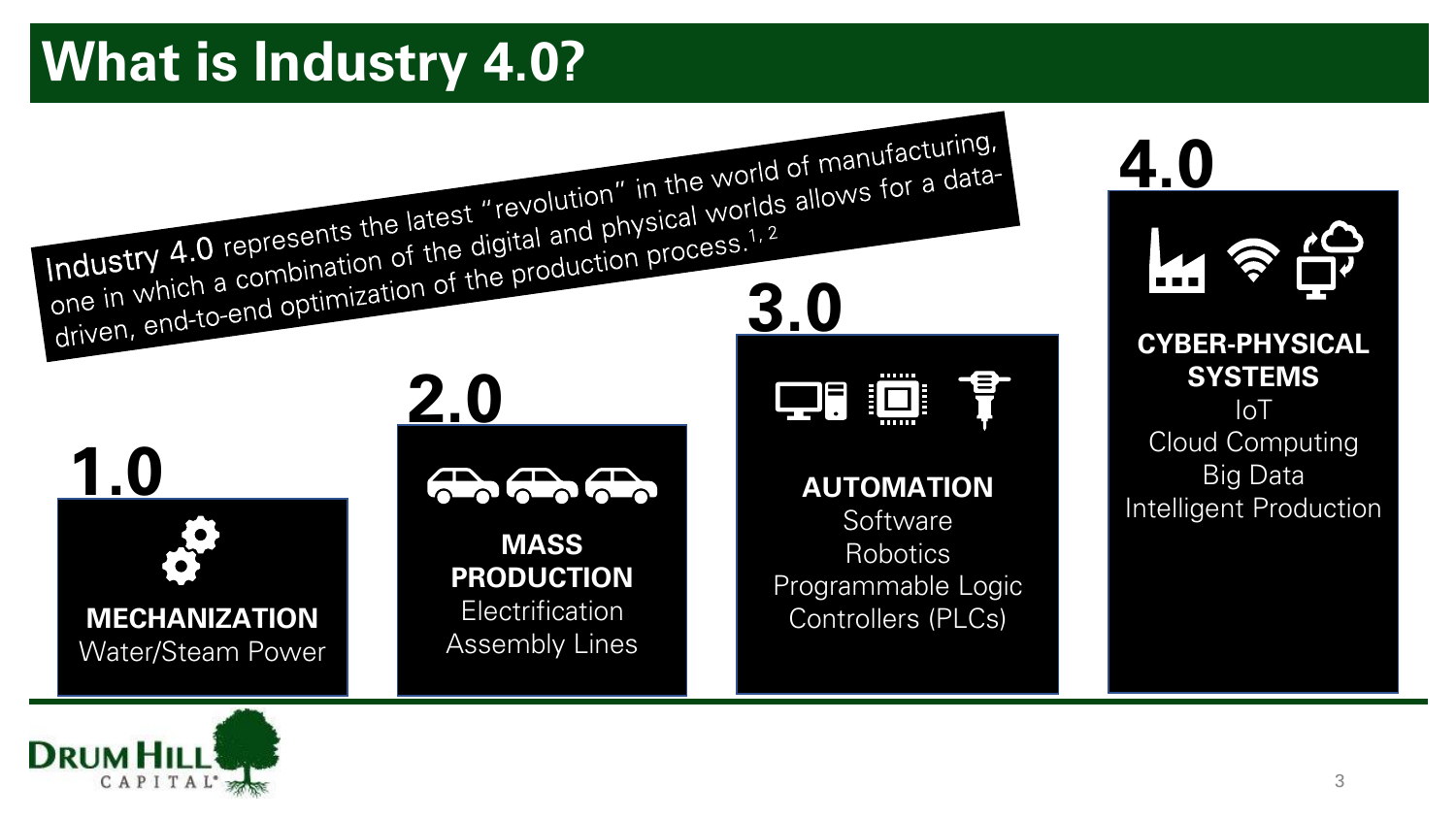## **Key Technologies of Industry 4.0**

While there are many technologies that drive Industry 4.0, we feel that there are several groups which are integral to making this revolution a reality:



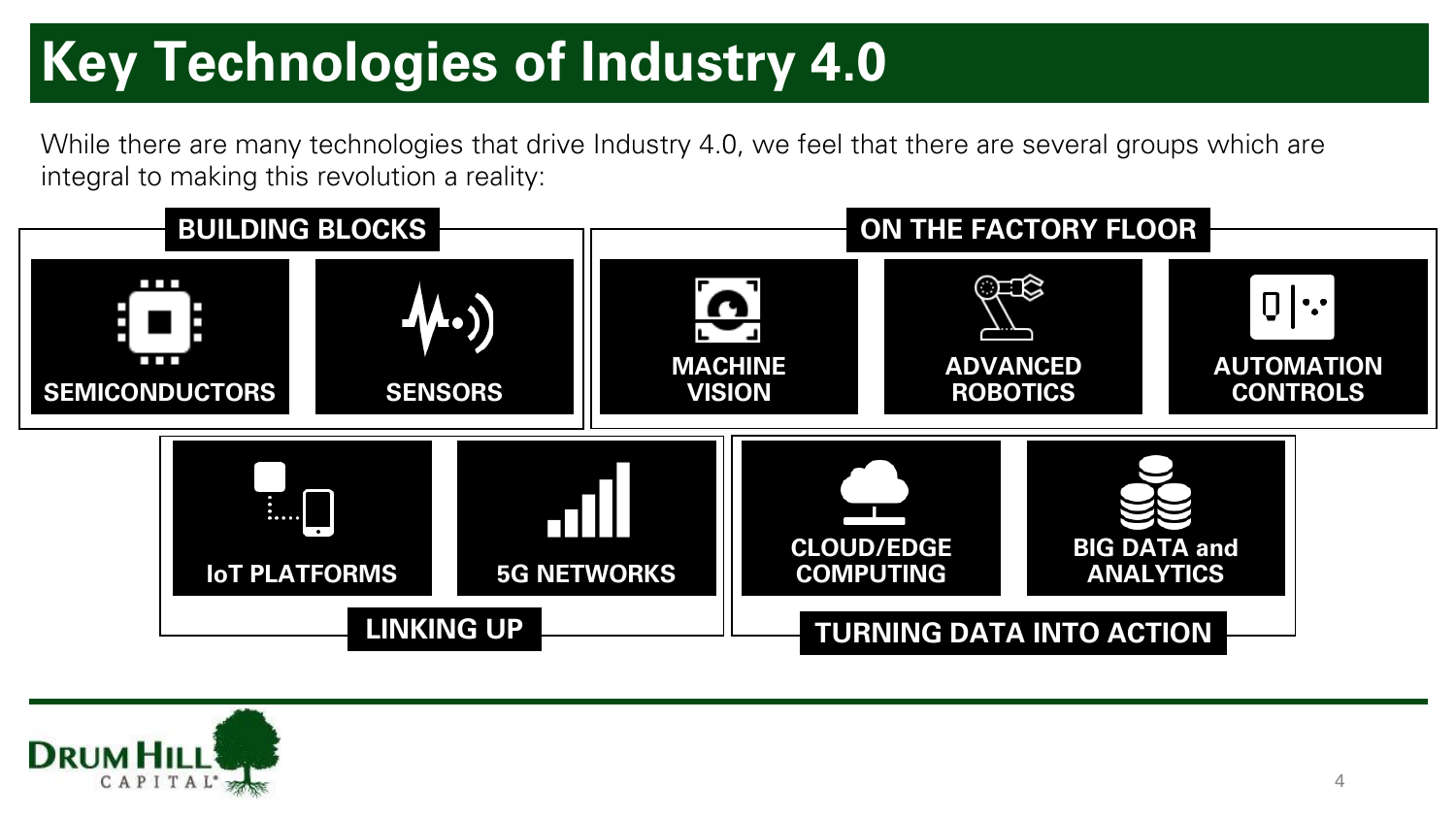## **Building Blocks**

Semiconductors and sensors represent the basic "building blocks" that make Industry 4.0 a reality.



 $\begin{array}{c} \begin{array}{c} \begin{array}{c} \end{array} \\ \end{array} \end{array}$ 



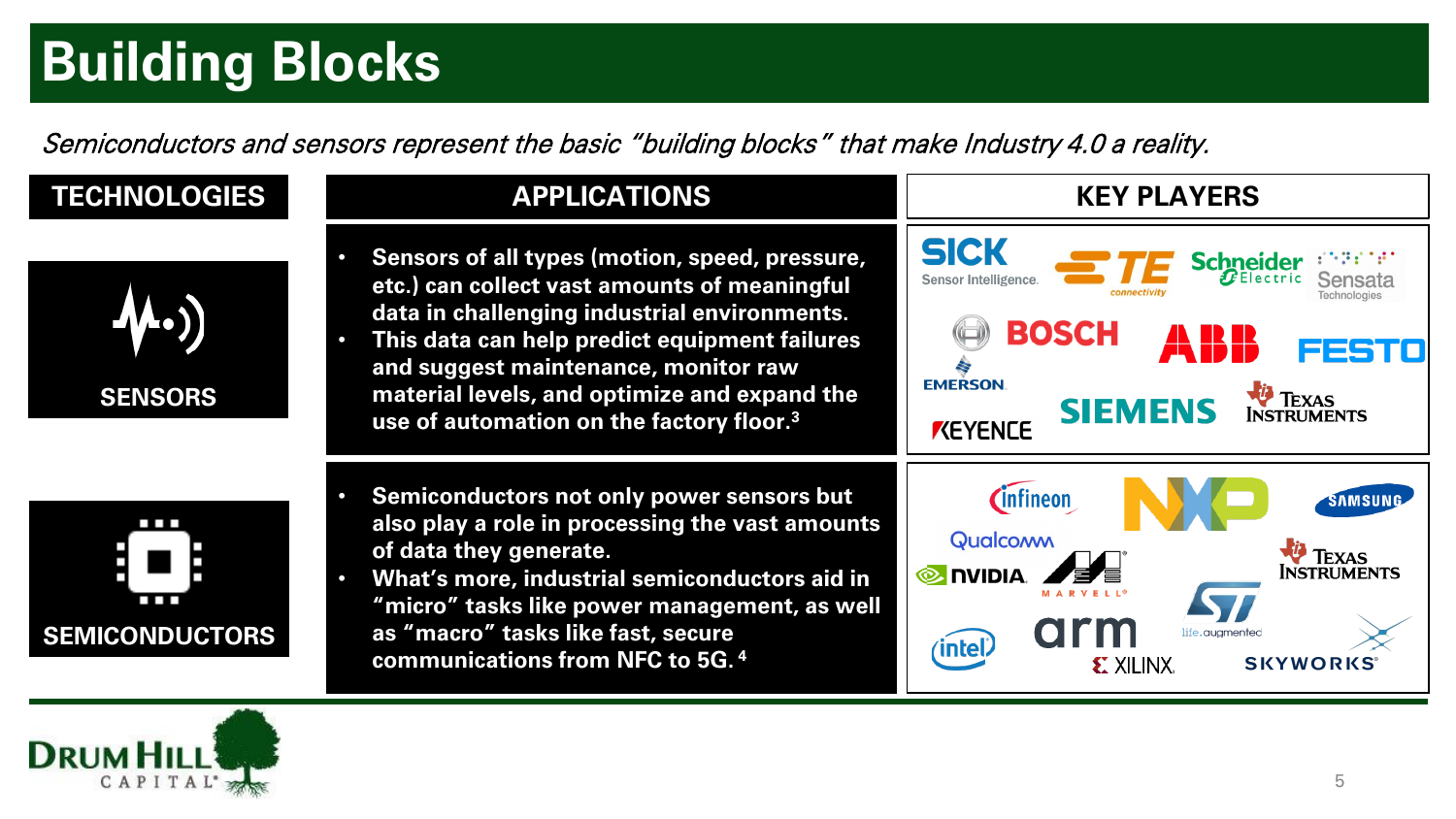### **On The Factory Floor**

Increasingly sophisticated automation controls allow for the use of machine vision and advanced robotics.

| <b>TECHNOLOGIES</b>                       | <b>APPLICATIONS</b>                                                                                                                                                                               | <b>KEY PLAYERS</b>                                                                                                                                       |
|-------------------------------------------|---------------------------------------------------------------------------------------------------------------------------------------------------------------------------------------------------|----------------------------------------------------------------------------------------------------------------------------------------------------------|
| <b>MACHINE</b><br><b>VISION</b>           | Machine vision is being used across the<br>production process- guiding robots and<br>equipment, identifying parts for sorting or<br>counting, or performing quality control. <sup>5</sup>         | <b>ODATALOGIC</b><br><b>SICK</b><br><b>COGNEX</b><br><b>BASLER</b><br>KEYENCE<br><b>TELEDYNE DALSA</b><br>ISRA<br>235<br><b>OMRON</b><br><b>JENOPTIK</b> |
| ೧ದಜ<br><b>ADVANCED</b><br><b>ROBOTICS</b> | Manufacturing robots are becoming smaller,<br>cheaper and more efficient, and are becoming<br>increasingly capable of collaborating with (as<br>opposed to replacing) human workers. <sup>6</sup> | <b>YASKAWA</b><br>KUKA<br><b>FANUC</b><br><i><b>STAUBLI</b></i>                                                                                          |
| <b>AUTOMATION</b><br><b>CONTROLS</b>      | Modern automation systems have existed for<br>over 50 years. Today, these systems are being<br>enhanced with new digital connections and<br>capabilities. <sup>7</sup>                            | A B H<br><b>Schneider</b><br><b>Rockwell</b><br>Automation<br><b>Honeywell</b><br><b>EMERSON</b><br>MITSUBISHI<br><b>SIEMENS</b>                         |

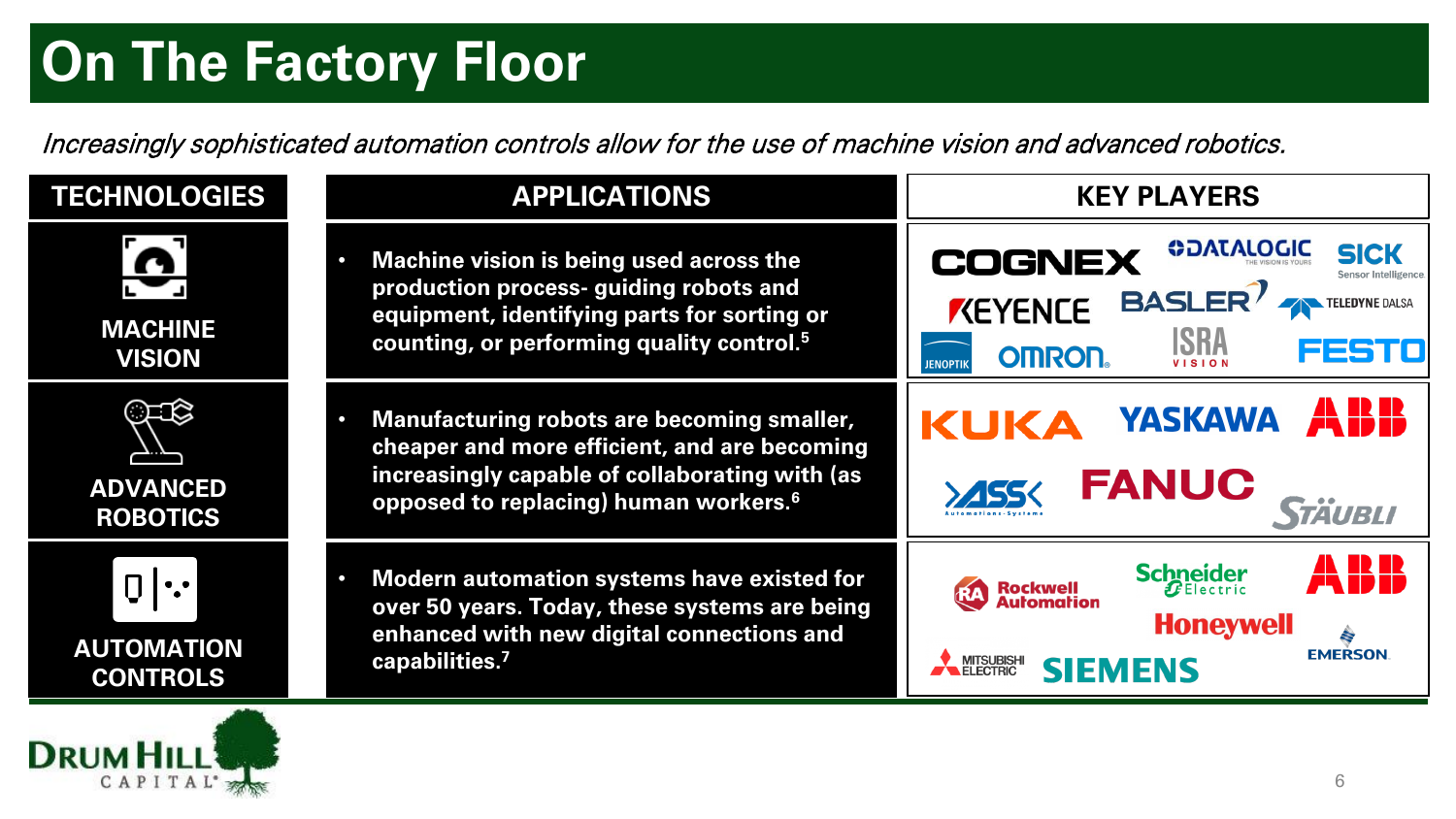## **Linking Up**

Industrial IoT platforms and 5G communication allow data to move across the factory floor and across the world.

#### **TECHNOLOGIES APPLICATIONS**





**KEY PLAYERS**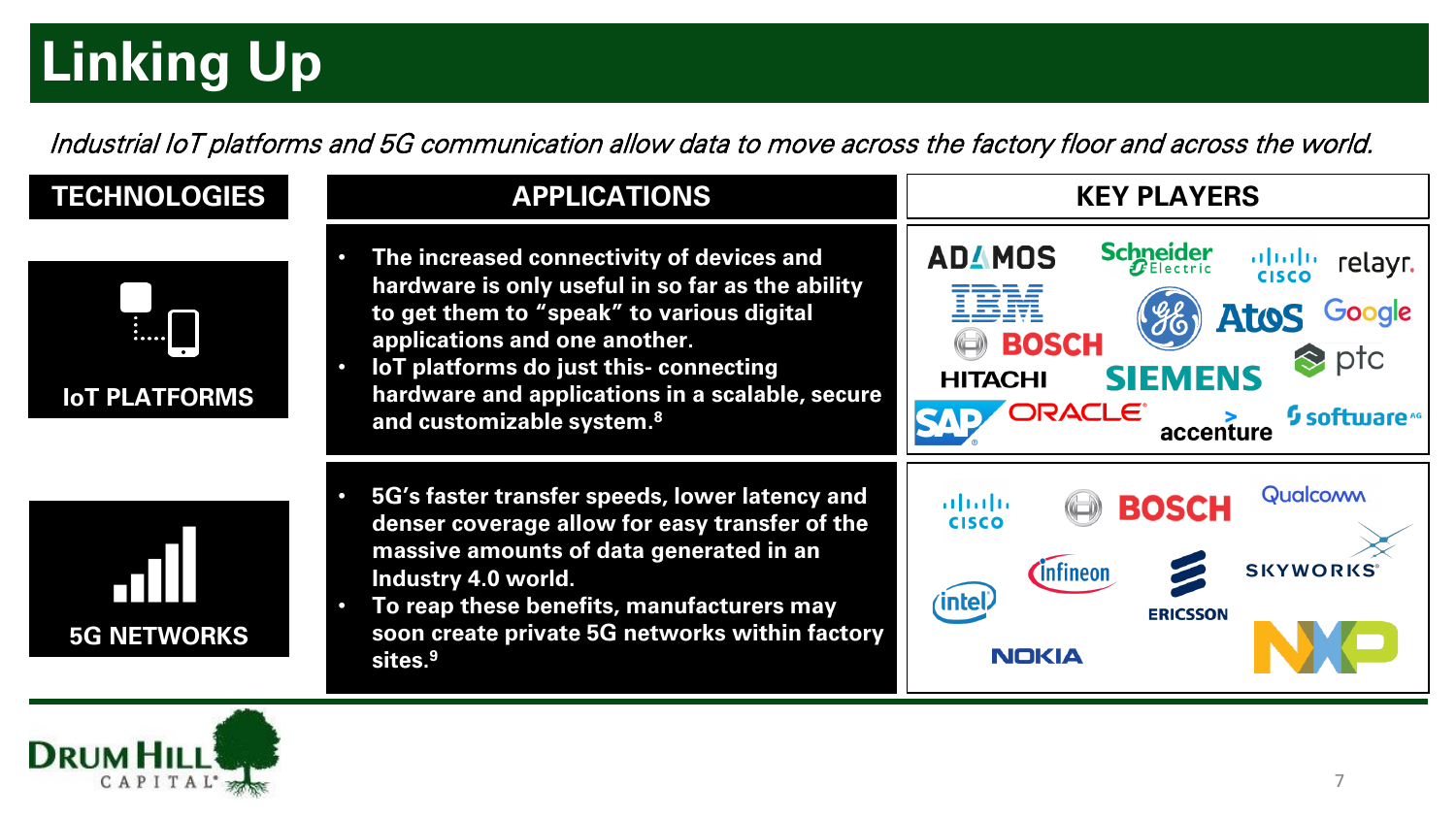## **Turning Data Into Action**

With new computing technologies, manufacturers can receive actionable insights in real-time.



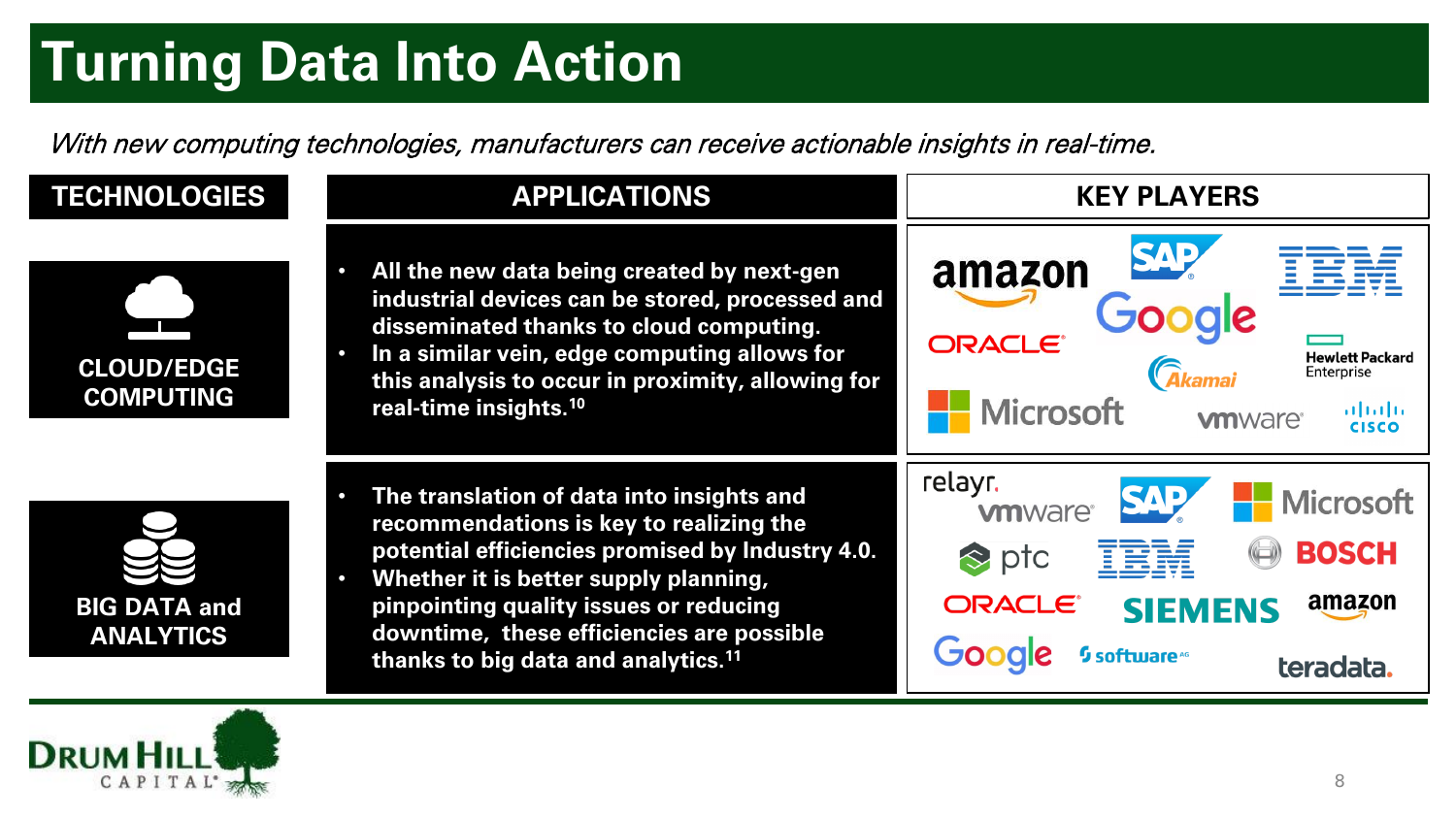## **How Does a Public Markets Investor Benefit?**

With many of the companies we see as "Key Players" in the technologies that drive Industry 4.0, we feel there are several ways public markets investors can leverage their portfolios to this ongoing Industrial Revolution:



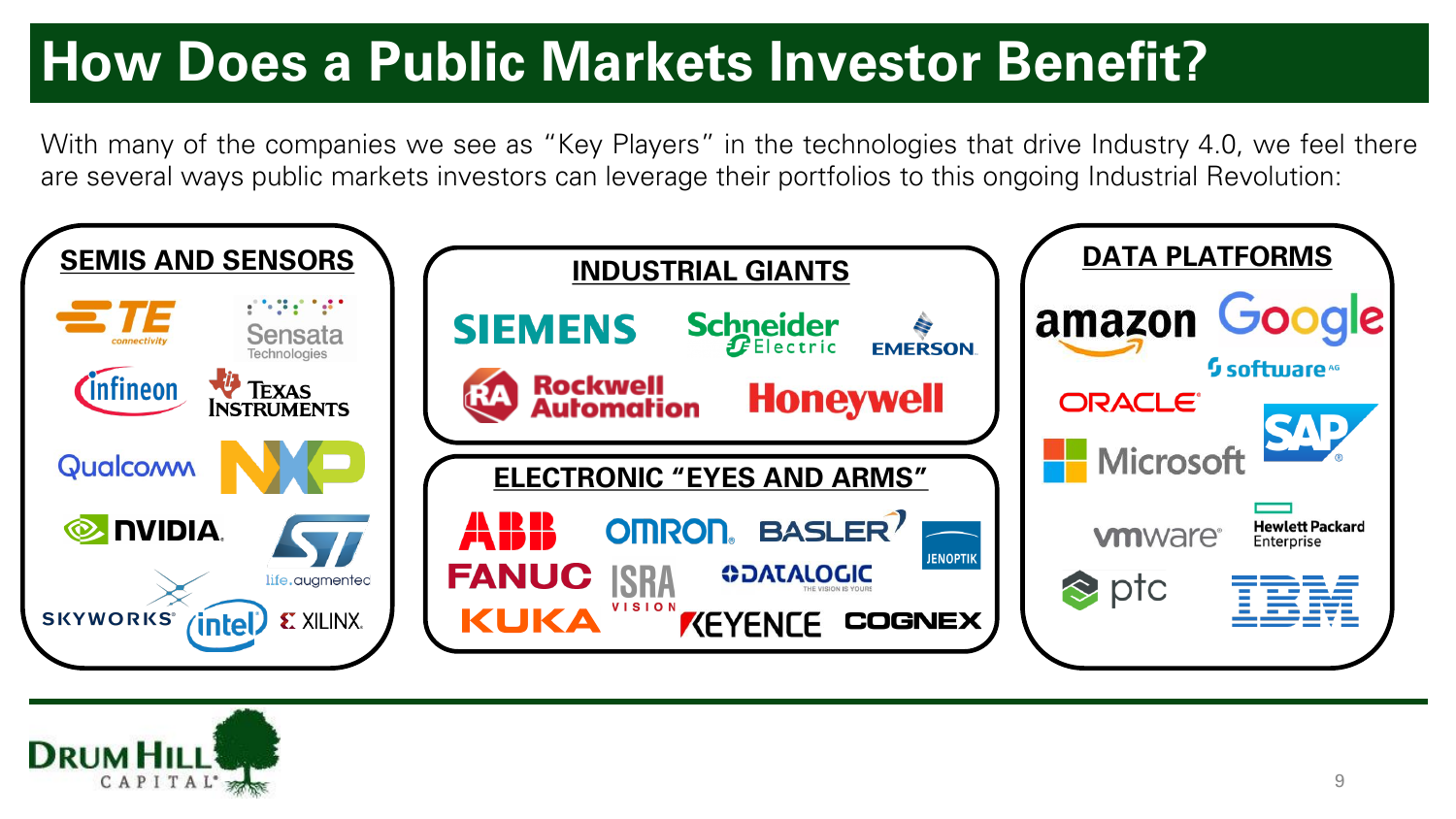#### **Company Profile: Skyworks Solutions**

# SKYWORKS®

**About:** Skyworks Solutions produces wireless communication semiconductors, from radio frequency (RF) modules to tuners. Though it has traditionally been viewed as a major supplier to the global handset producers (Apple, Samsung), it has recently been expanding into new markets.

- Growth of 5G creates a long-term opportunity for the business, as more devices (beyond mobile phones) become connected to networks.
- As these connectivity solutions become more complex, Skyworks' technology portfolio will likely play a prominent role in what the company refers to as the "wireless" networking revolution". 12
- Skyworks clearly identifies IoT, and in particular, factory robotics, as an emerging growth engine going forward.

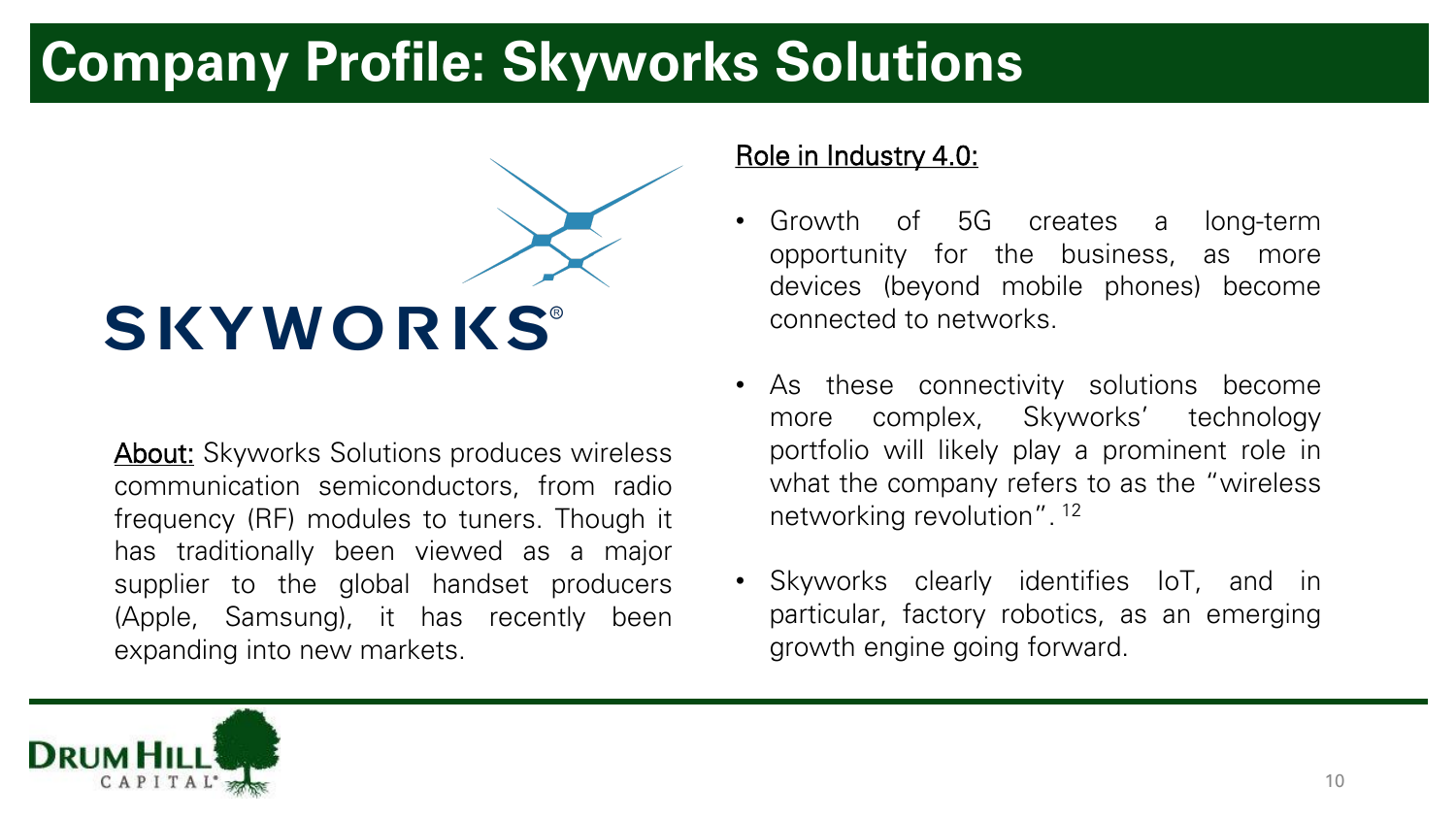## **Company Profile: Rockwell Automation**



About: Rockwell Automation is the world's largest company dedicated to industrial automation and information. From software to controls to sensors, the company has provided automation solutions to a broad range of industries globally for decades.<sup>13</sup>

- Rockwell's long-standing leadership role in the "Industry 3.0" iteration of industrial automation provides it with a deep institutional knowledge base for creating the solutions necessary to make Industry 4.0 a reality.
- This push into the world of Industry 4.0 is best represented by the company's "Connected Enterprise" initiative, which seeks to provide new digital solutions for customers. These include industrial cloud services, AI diagnostics and predictive maintenance. 14

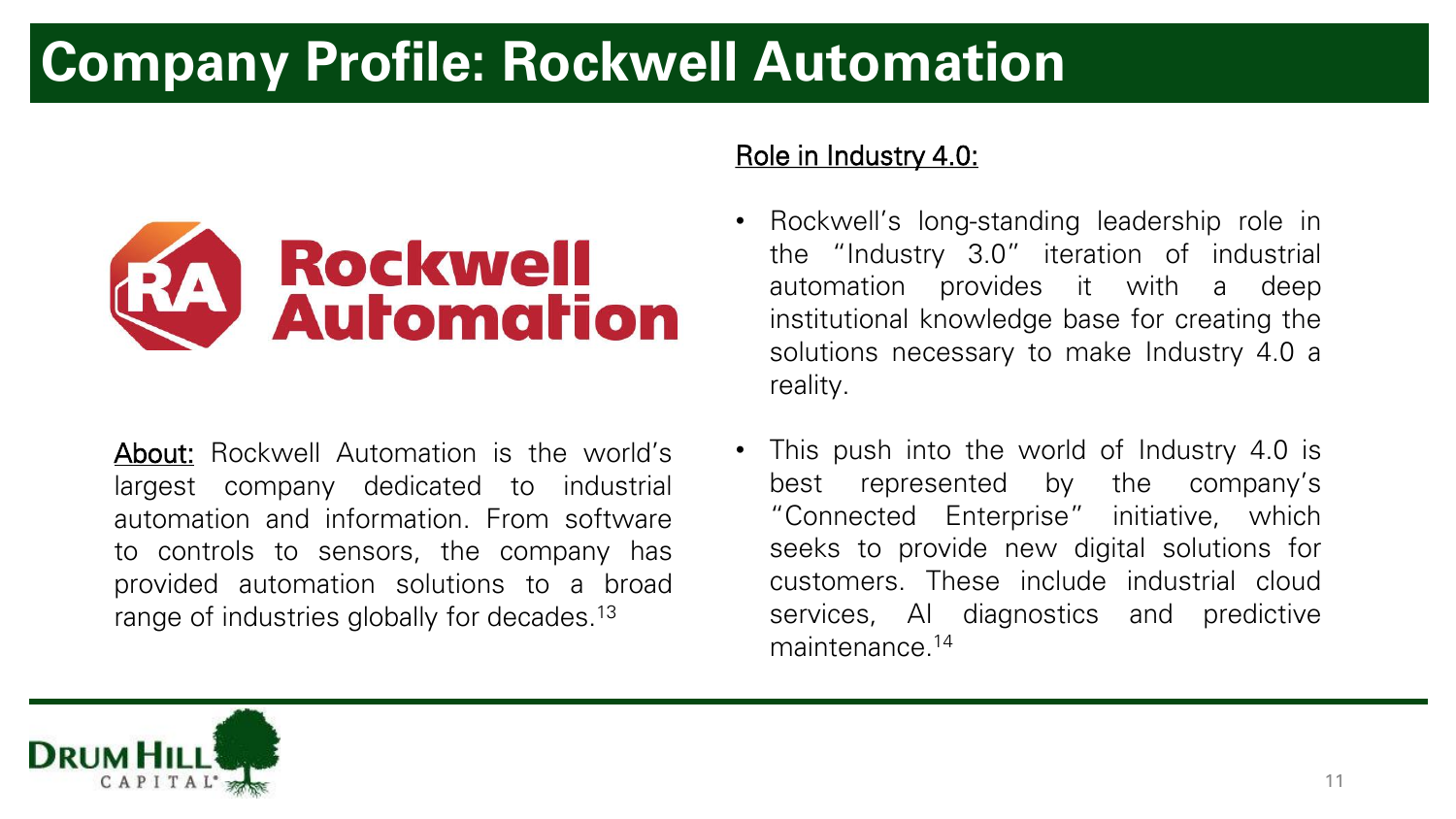### **Company Profile: Isra Vision AG**

## **ISRA VISION**

**About:** Based in Darmstadt, Germany, Isra Vision is a manufacturer of machine vision and industrial image processing systems. Most notably, it is a global market leader in surface vision technologies.

- Leveraging its experience and leadership in surface vision technologies, Isra Vision seeks to expand its offerings to a wider range of industrial automation applications.
- Most notably, Isra is working on several robot vision and guidance systems that can be used in the factories of tomorrow. 15
- These solutions can also be integrated with wider IoT networks, allowing for data collection and analysis, and increasing the ease of implementing machine vision learning solutions.

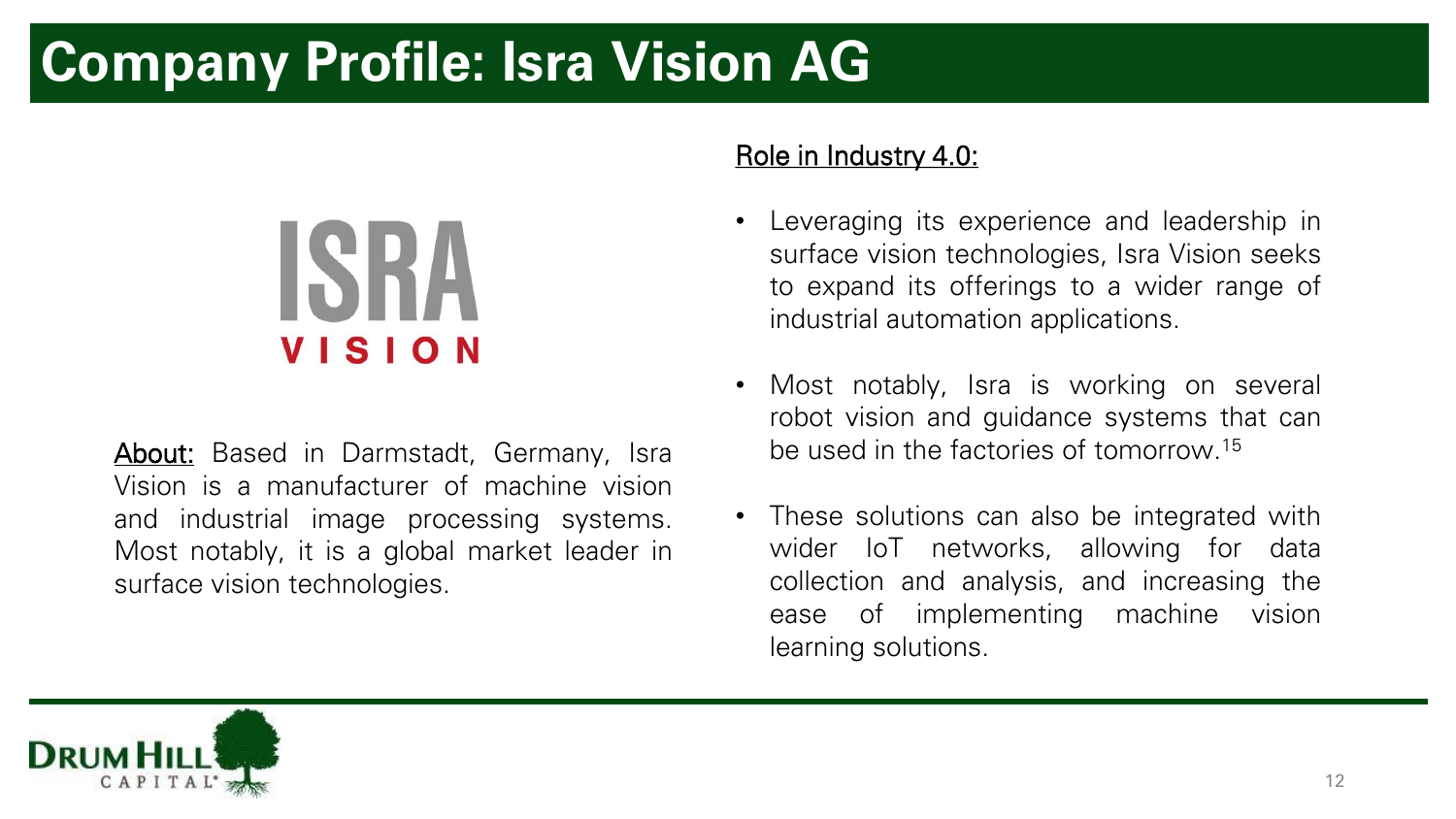## **Company Profile: Software AG**

## **5 software**

**About:** Software AG has long provided major global businesses with database processing solutions, linking a wide variety of IT systems, servers and devices. More recently, Software AG has sought to bring that integration expertise to IoT and Cloud systems.

- Recent acquisitions, most notably of Cumulocity in 2017 and Built.io in 2018 have solidified Software AG's status as a leader in the IoT space.
- Partnerships with manufacturing giants like Bosch in areas like data analytics, cloud storage and system architecture accelerate innovation.
- The company's technological leadership in this space, especially in industrial IoT, creates a large opportunity for growth. 16

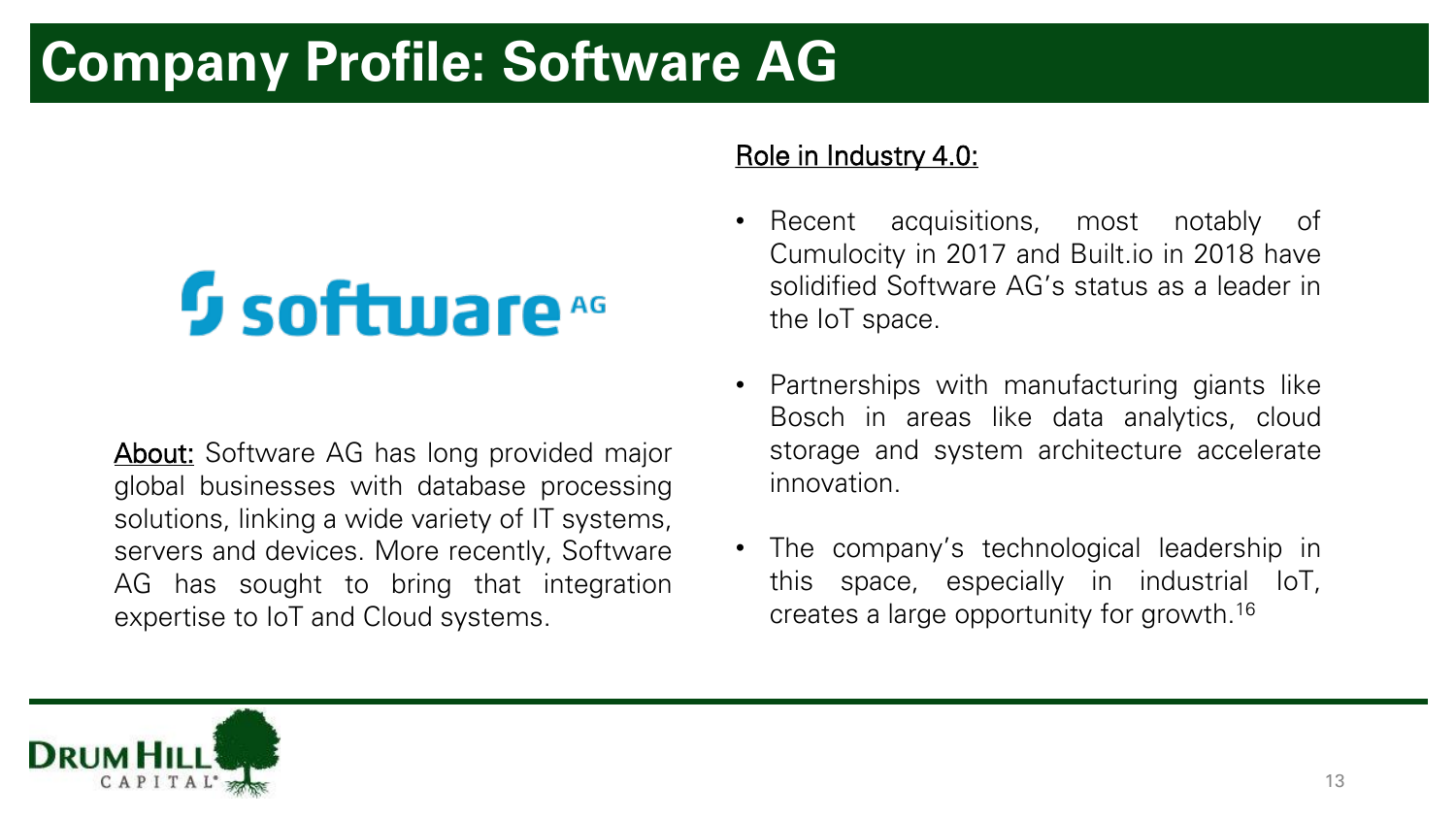#### **Overview**

- Manufacturing has undergone several (r)evolutions, driven by the advent of new technologies and methods. We believe we are in the fourth such transformative period, one where new ways of collecting and analyzing data will optimize the production process from start to finish.
- The rise of "Industry 4.0" will impact many aspects of manufacturing, whether it comes to supply procurement, predicting necessary plant maintenance, further automating production processes or predicting customer demand.
- All of this is made possible by a number of key technologies, starting with better data collection through sensors and semiconductors, improving automation technologies, and the ability to bring all of this together on increasingly sophisticated data and analytics platforms that can develop solutions and suggestions in real-time, whether it is on the line, plant or firm level.
- We believe that public market investors have several options when it comes to obtaining exposure to this trend:
	- Semiconductors and Sensors: Companies which produce the building blocks for data collection.
	- Industrial Giants: Legacy players in industrial automation leading the digital charge.
	- Electronic "Eyes and Arms": Leaders in robotics and machine vision.
	- Data Platforms: Viewed as "tech" firms, many of these are building strong Industry 4.0 franchises.

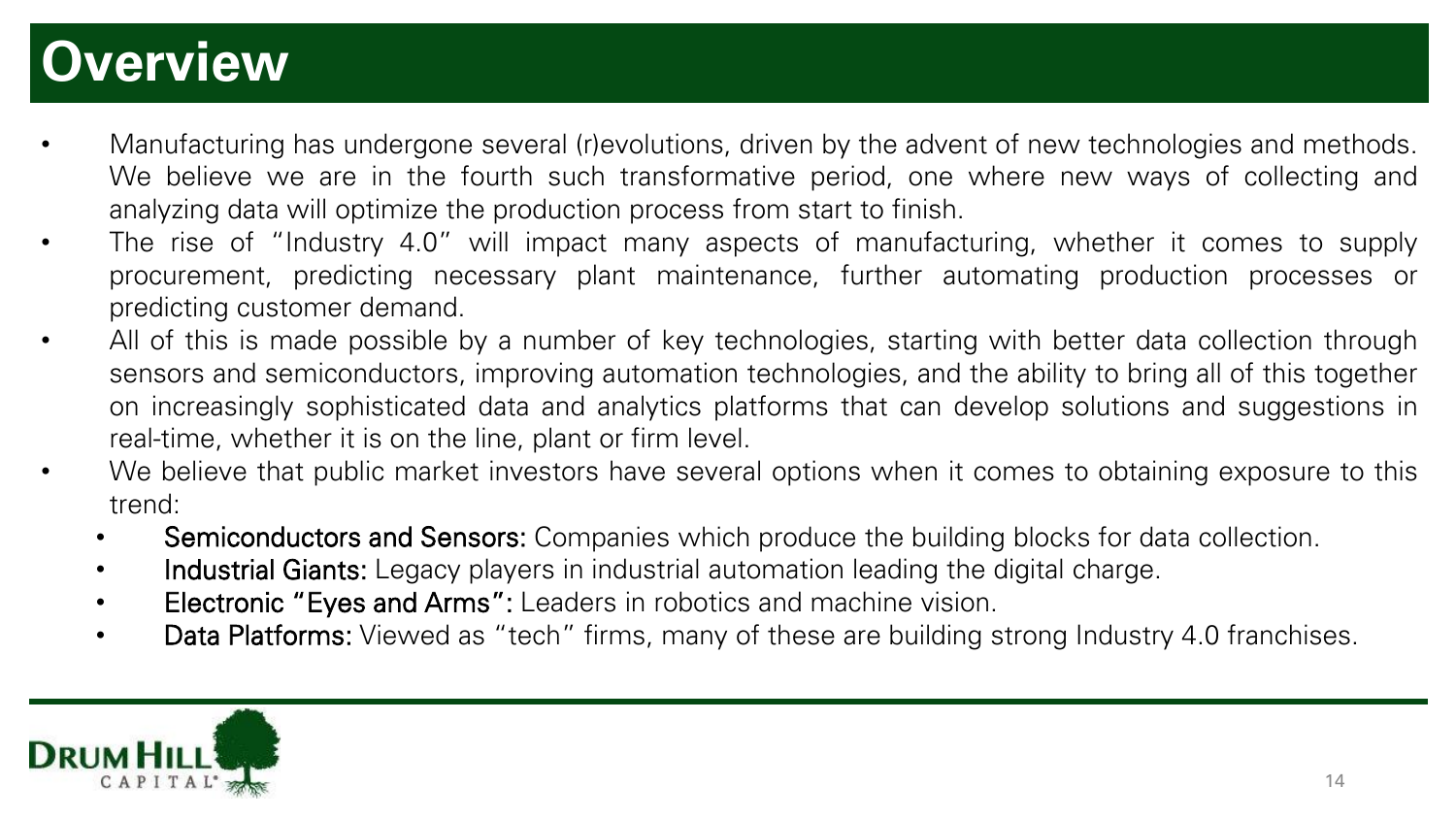#### **Contact**

#### Drum Hill Capital, LLC

200 Connecticut Avenue, Suite 4A Norwalk, CT 06825

#### [www.drumhill.com](http://www.drumhill.com/)

For any inquiries:

David Nightingale | President and CIO [dnight@drumhill.com](mailto:dnight@drumhill.com) | +1 203 349 8183

Zach Olson | Director of Investment Research [zolson@drumhill.com](mailto:zolson@drumhill.com) | +1 203 349 8185